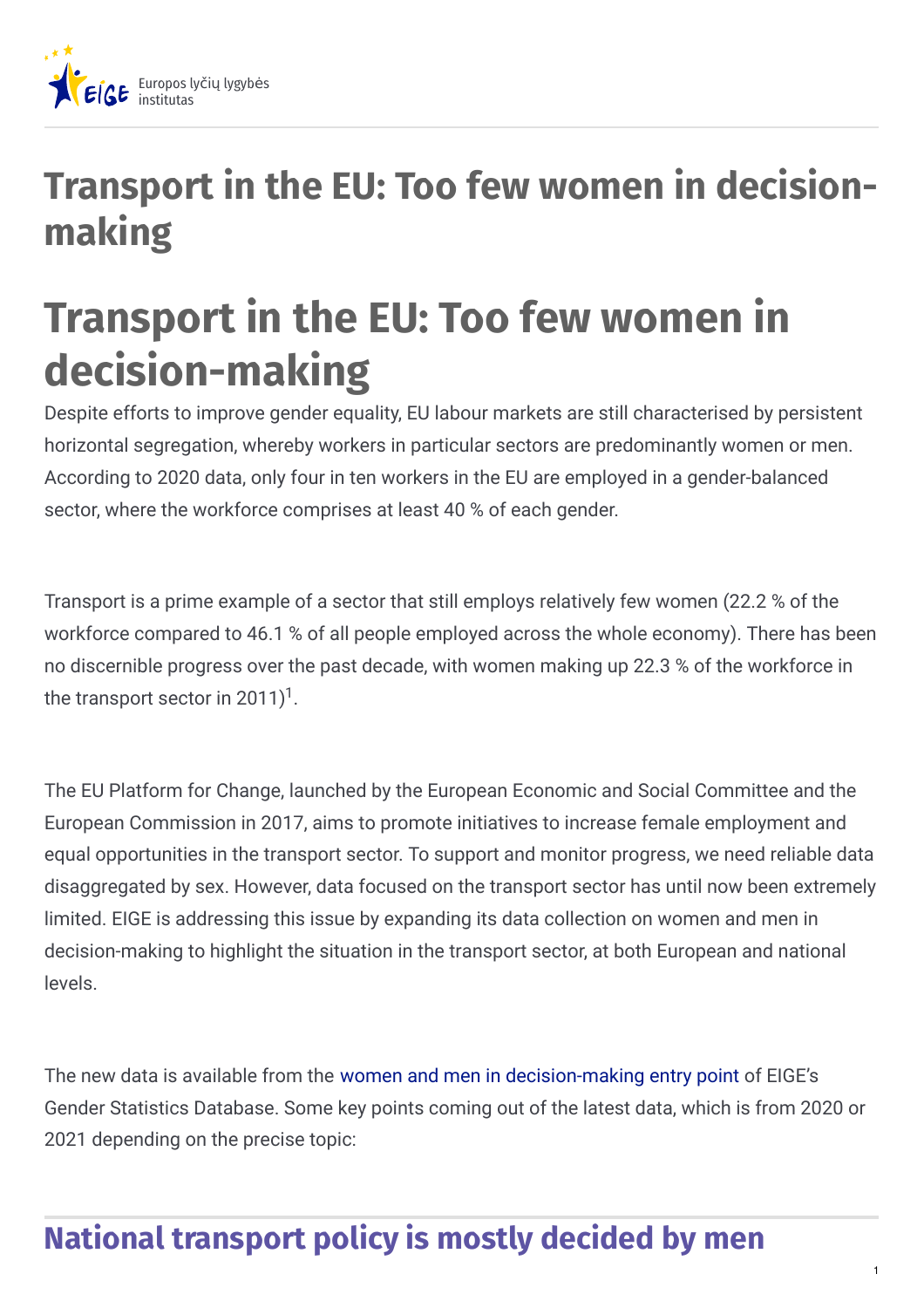National governments across the 27 EU Member States have 58 ministers (senior and junior) with transport forming all, or part, of their portfolio. Just nine of these (15.5 %) are women. Women are also significantly under-represented in the parliamentary committees tasked with considering policy issues and scrutinising government action in relation to transport, with women making up just 26.5 % of members. The composition of parliamentary committees in individual countries tends to reflect the composition of the parliament(s) they serve. However, transport committees have a particularly high share of men (73.5 % of members compared to 65.7 % of members across all committees). In Romania, Czechia, and Malta, transport related committees have no women members at all.

**Figure 1**: Share of women amongst members of parliamentary committees with competences in transport , EU-27, 2021



**Source:** EIGE, Gender Statistics [Database](https://eige.europa.eu/gender-statistics/dgs/indicator/wmidm_tra_nat__wmid_tra_natparlcom)

### **European institutions – gender balance in the Commission, but room for improvement elsewhere**

The European Commission's DG Mobility and Transport is led by a woman **Commissioner** (Adina Ioana Vălean) and has an equal representation of women and men in its 4-**member cabinet** and in the 6 **director** level positions.

The Transport and Tourism Committee of the European Parliament is also led by a woman ( Karima Delli) but has a majority of men among its **members** (37.3 % women, 62.7 % men).

This represents an improved balance compared to 2012 (25.5 % women, 74.5 % men).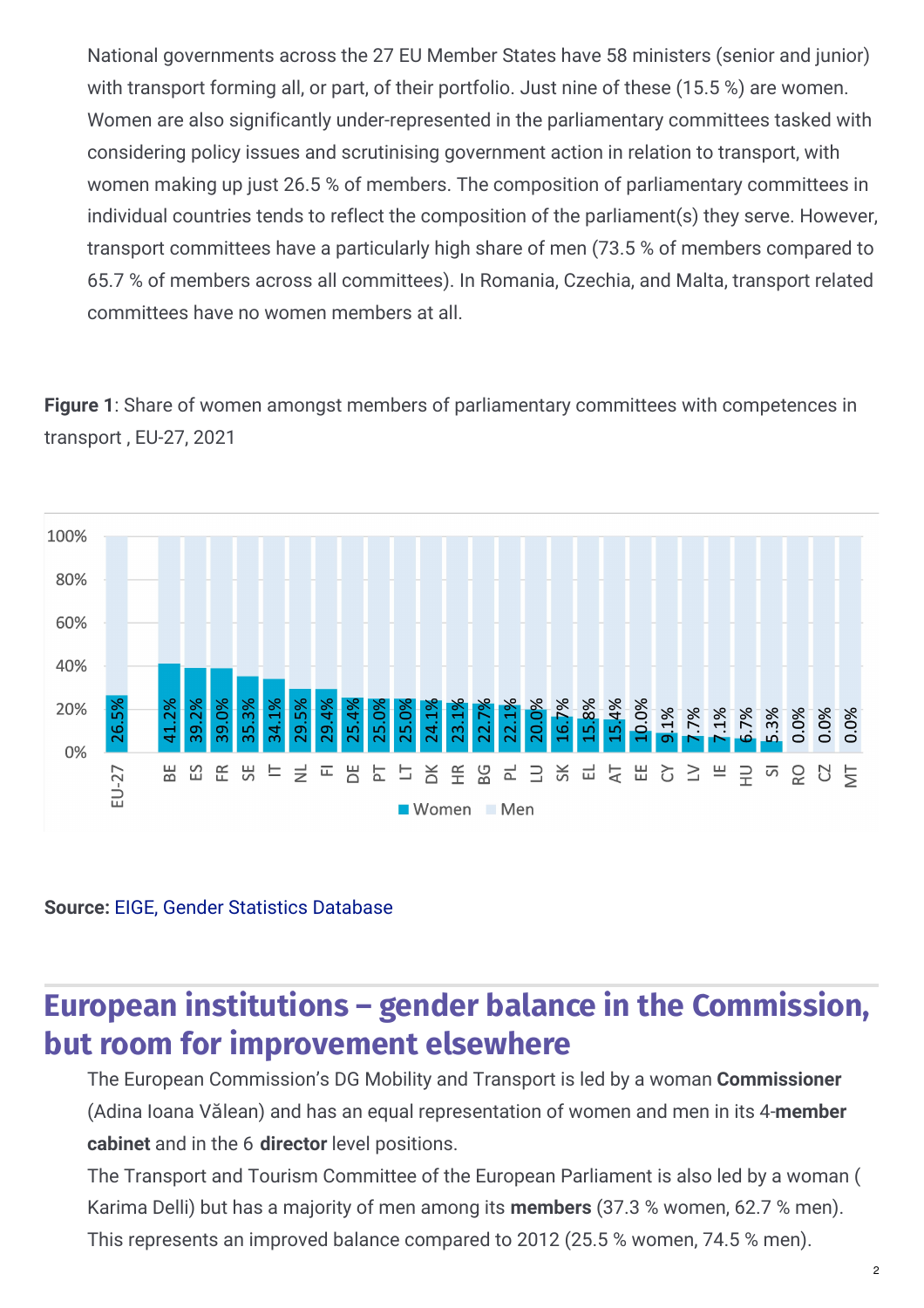Four European agencies<sup>2</sup> work in transport related areas. Men hold 6 of the 8 top positions in these organisations, with women represented only as **president** (chair of the highest decisionmaking body) of the European Union Agency for Railways (ERA) and **executive head** (executive director or similar position) of the European Maritime Safety Agency (EMSA). Women account for just 17.5 % of **members** of the highest decision-making bodies in these agencies.

#### **Social partner organisations mostly led by men**

Among European level social partner organisations working in sectors related to transport, women are outnumbered in key decision-making positions on both sides of the social dialogue. All four **employee** organisations are chaired by a man and only one has a woman **executive head,** while the **members** of the highest decision-making body comprise 19.5 % women and 80.5 % men. Across the 16 **employer** organisations, women account for 12.5 % of **presidents**, 31.6 % of **executive heads** and only 17.0 % of **members** of the highest decisionmaking body.

**Figure 2**: Share of women and men in key decision-making positions in European agencies and in European social partner organisations working in sectors related to transport, 2021